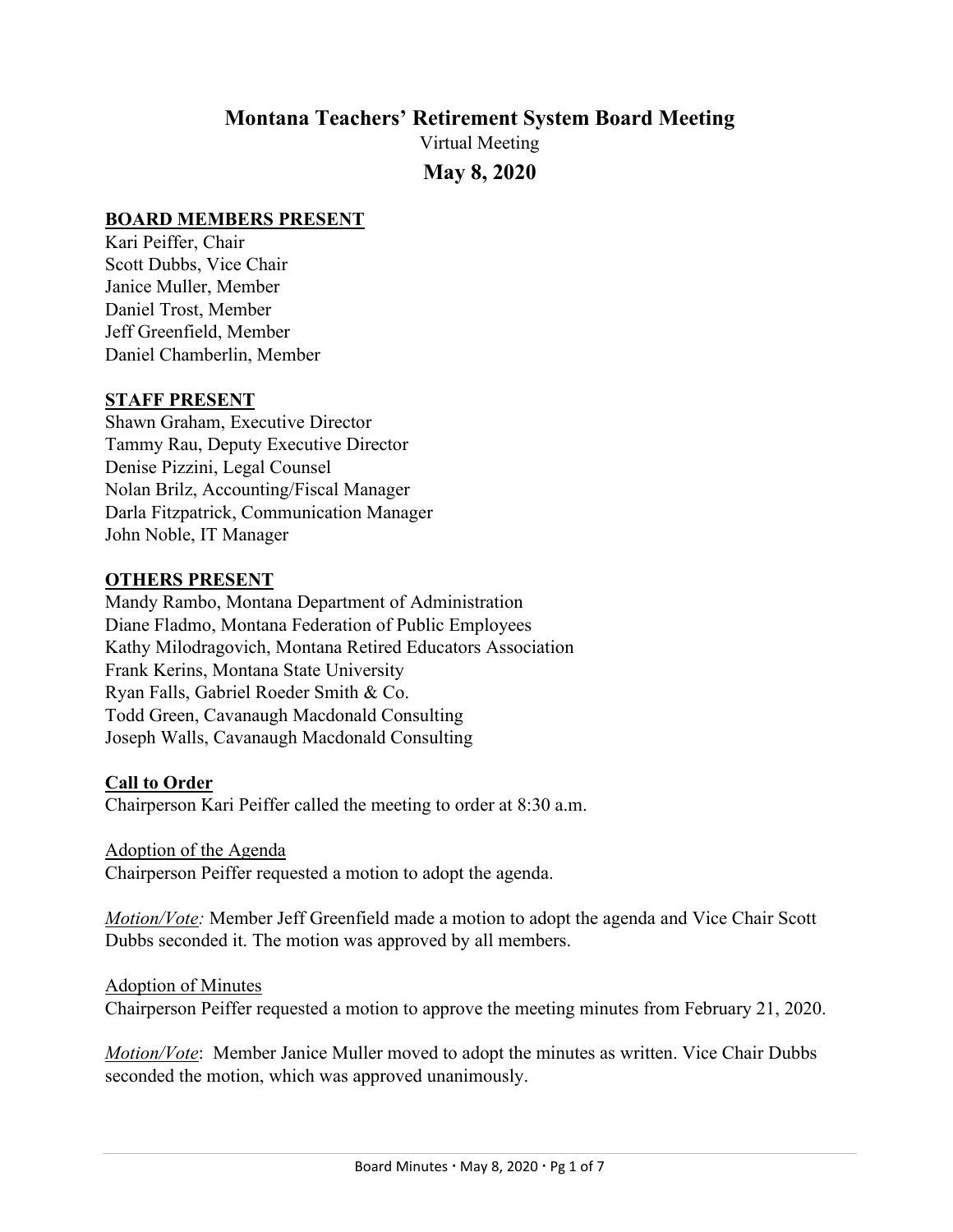# **Public Comment on Board Related Items**

Chairperson Peiffer provided an opportunity for members of the public to comment on any public matter not on the agenda and within the jurisdiction of the Board. There were no comments.

## **Actuarial Audit**

### Gabriel Roeder Smith Actuarial Audit Report

Ryan Falls of Gabriel Roeder Smith & Company (GRS) presented a summary of his firm's actuarial audit of the assumptions and methodologies used by Cavanaugh Macdonald Consulting to produce the July 1, 2019 actuarial valuation of TRS. There were no findings; GRS found the actuarial valuation to be fair and reasonable assessment of TRS's financial position. The actuarial audit report included several suggestions for Cavanaugh Macdonald to consider for future valuations.

### Cavanaugh Macdonald Response

Todd Green of Cavanaugh Macdonald Consulting thanked Mr. Falls for his firm's thorough audit. He provided a response for each recommendation in the GRS report and indicated that many of the suggestions would be included in the next valuation.

### Board Discussion

Chairperson Peiffer thanked both Mr. Falls and Mr. Green for their collaboration on the actuarial audit. She commented that many Tier 1 members feel they cannot afford to retire in their first year of eligibility (25 years of creditable service), which supports Cavanaugh Macdonald's expectation of lower retirement rates among those members. Mr. Green noted that because the defined benefit pension does not replace their entire income, they may postpone retirement due to factors such as the cost of healthcare or losses in 403(b) and other retirement accounts during the recession.

TRS Executive Director Shawn Graham drew the Board's attention to some positive comments in the GRS actuarial audit report, including a statement that the Board's funding and benefit policy thoughtfully monitors the health of TRS from many perspectives and serves as a model to other retirement systems.

Public Comment There was no comment.

## **Risk Analysis Report**

Mr. Green then reviewed the risk analysis report prepared by his firm at the Board's request. The report expands on the July 1, 2019 actuarial valuation by providing an analysis of risks as required under Actuarial Standards of Practice Number 51 (ASOP 51). The greatest risk to any retirement system is the inability to make benefit payments when due. Actuarial assumptions are used to project how contributions and investment returns will provide the necessary cash flow to pay benefits into the future. Mr. Green stated that "risk" in actuarial terms is merely uncertainty, in that actual experience may differ from assumptions in either a negative or positive direction.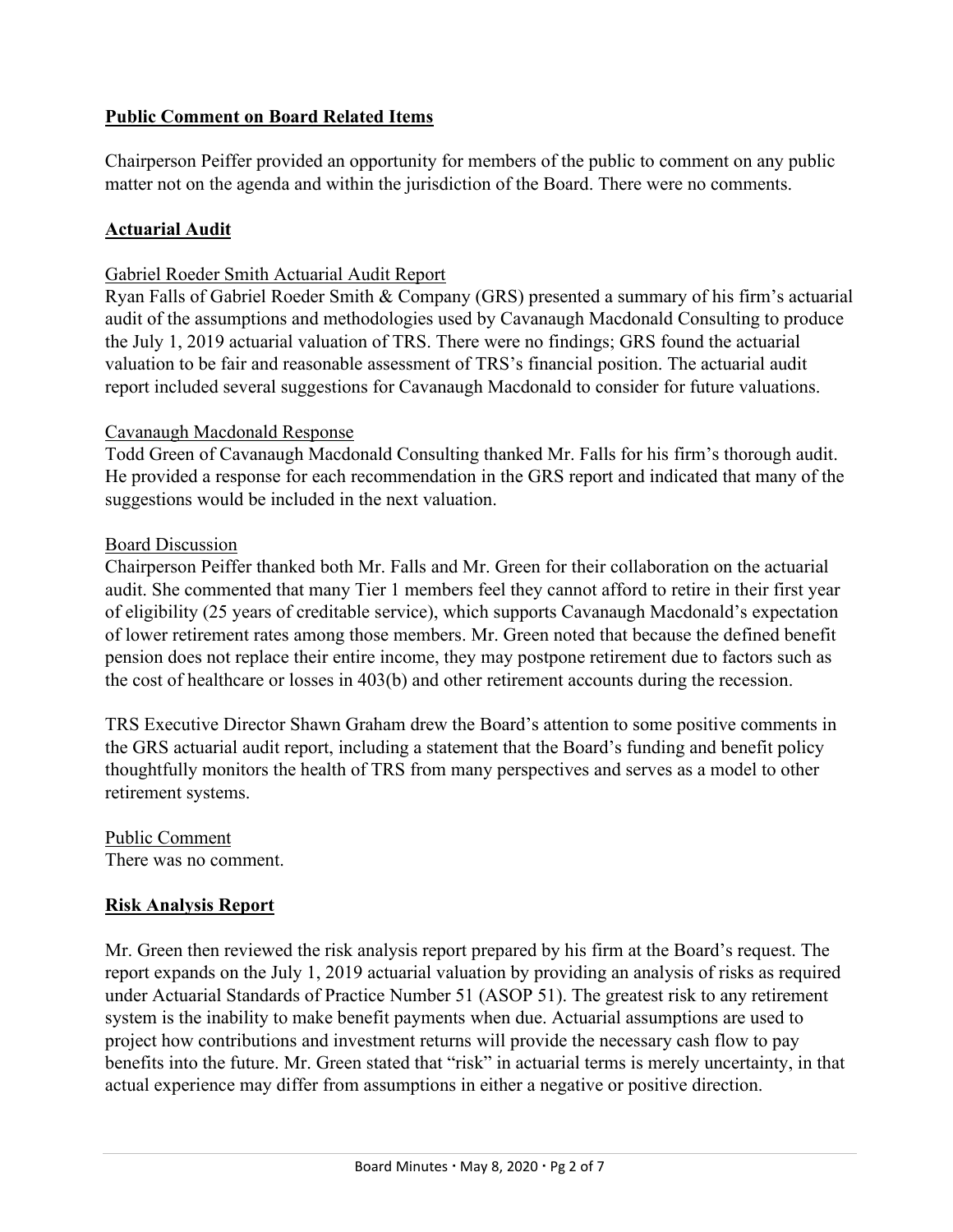The report illustrates several "what if" scenarios based on various economic and demographic risks. Because benefits and contribution rates are fixed in statute, Mr. Green feels short-term investment volatility is the largest risk factor for TRS. For illustrative purposes, the report includes hypothetical projections of a "true" actuarial approach by which the Board and Legislature would have a means to mitigate this risk by adjusting contribution rates.

Mr. Graham asked members of the Board if they want Cavanaugh Macdonald to produce an ASOP 51 risk analysis report on a regular schedule. Chairperson Peiffer suggested waiting to see whether this initial report is useful to legislators and others.

Public Comment There was no comment.

# **Administrative Business**

## Investment Report

Member Greenfield provided an update from the Board of Investments. The COVID-19 situation has increased inquiries to BOI loan programs. BOI department heads are talking daily in light of the pandemic and market conditions. Member Greenfield noted that the BOI's operations make it easy for the retirement systems to know exactly how much cash is on hand for paying benefits. The recent market crash reduced returns in February, but our conservative approach and the nature of investments has helped protect TRS.

# FY 2020 YTD Financial Statements and Budget Reports

TRS Fiscal Manager Nolan Brilz reviewed the most recent financial statements, reiterating what Member Greenfield said about the market declines in the first quarter of 2020. Revenue and expenses are similar to those from this time last year. As discussed in prior meetings, the operating budget shows a deficit in personal services, while audit fees were lower than budgeted.

## Personnel Committee Report

Member Muller and Chairperson Peiffer summarized their earlier meeting on the TRS pay plan policy and noted that they value TRS staff and want to ensure their pay is competitive. Mr. Graham noted there is an action item on the agenda to approve adjustments to staff salaries.

## Budget Committee Report

Members Dan Trost and Dan Chamberlin met with Mr. Graham and Mr. Brilz recently to review the proposed budget for FY 2021 and felt comfortable with the justifications provided.

## Tentative 2020 Meeting Dates

The Board confirmed the next two meeting dates will be August 5 and October 9, 2020.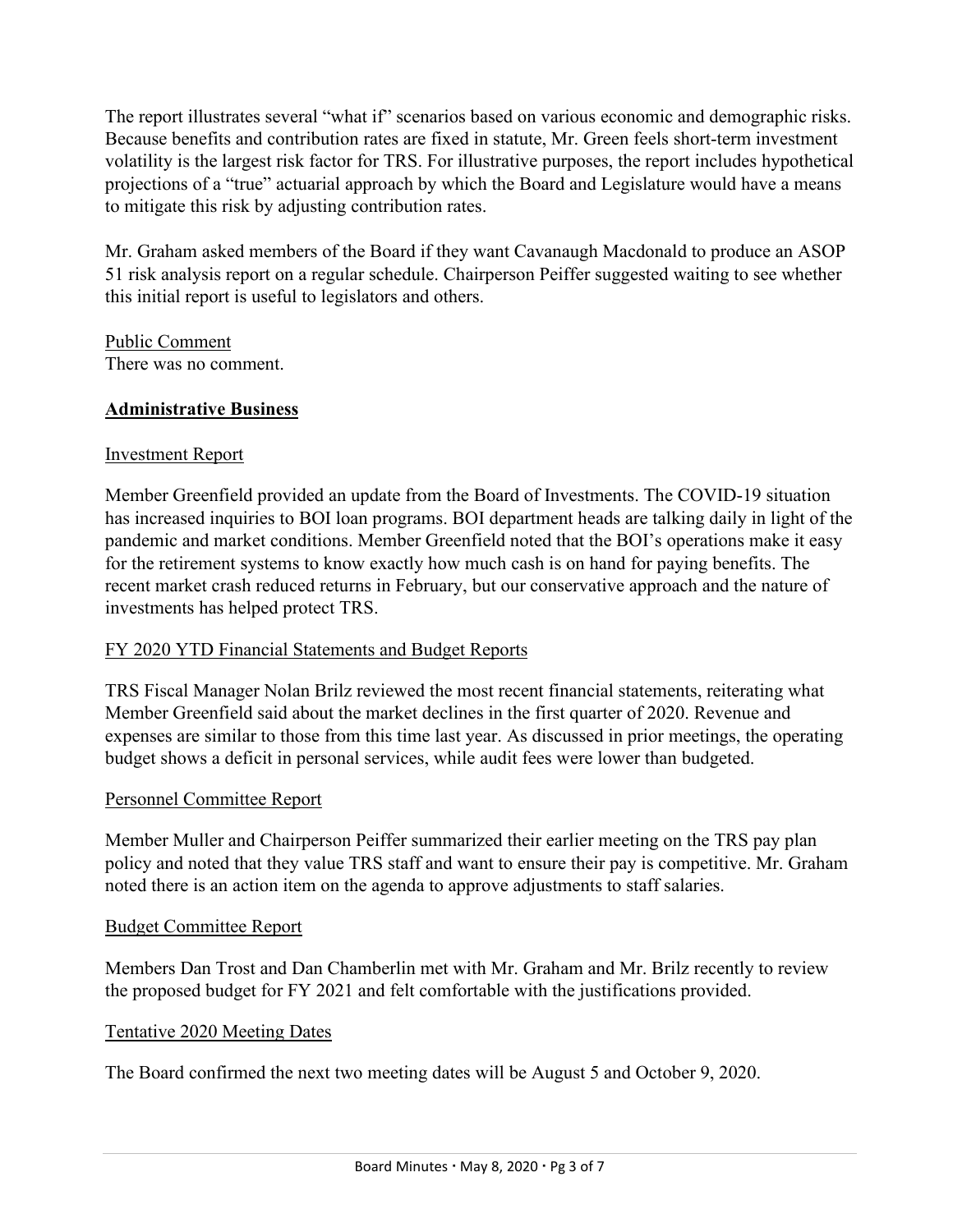Public Comment There was no comment.

### Interest Rate Credited to Member Accounts

Mr. Graham reviewed the average Short-Term Investment Pool (STIP) interest rate and recommended that the Board reduce the interest rate on member accounts from 2.30 to 1.00%. Member Trost felt that 1.00% might be too high and believes the STIP rate will drop further. He and Member Greenfield asked about the possibility of adjusting the rate twice in a fiscal year, but Legal Counsel Denise Pizzini confirmed that statute directs the Board to set the rate annually.

*Motion/Vote:* Member Trost moved to set the interest rate credited to member accounts at 0.85%. Vice Chair Dubbs seconded the motion, and it was approved unanimously.

#### Renew Ice Miller Contract (Tax Counsel)

Mr. Graham summarized the proposed hourly rates for FY 2021. He feels their services have been very valuable to TRS.

*Motion/Vote:* Member Greenfield moved to approve the Ice Miller contract renewal and Member Muller seconded the motion. It was approved by all members.

#### Renew Cavanaugh Macdonald Contract (Actuarial Services)

Mr. Graham reviewed the actuary's proposed rates for July 1, 2020 through June 30, 2024.

*Motion/Vote:* Vice Chair Dubbs commented that he is pleased with the actuary's responsiveness to TRS's needs and he made a motion to approve the contract renewal. Member Trost seconded it, and the motion was approved unanimously.

Renew Alfred Munksgard & Associates Contract (M-Trust System Maintenance)

Mr. Graham explained the contract would renew AMA's services through June 30, 2022. The contract negotiated in 2018 anticipated a reduction in their monthly rate for ongoing maintenance, but the proposed contract keeps the rate unchanged due to the size and complexity of the system. Mr. Graham and Vice Chair Dubbs commented on the value AMA brings to TRS.

*Motion/Vote:* Member Muller moved to approve the AMA contract renewal. Member Trost seconded the motion and it was approved by all members.

#### Out of State Travel Request – NCTR Trustee Workshop

This annual workshop was scheduled for June, but Mr. Graham and Chairperson Peiffer both expect it to be cancelled. Some conferences may proceed in a virtual format, but registration fees are included in the budget request and this action item is for travel expenses only.

*Motion/Vote:* Members of the Board agreed no motion was required.

TRS Pay Plan Policy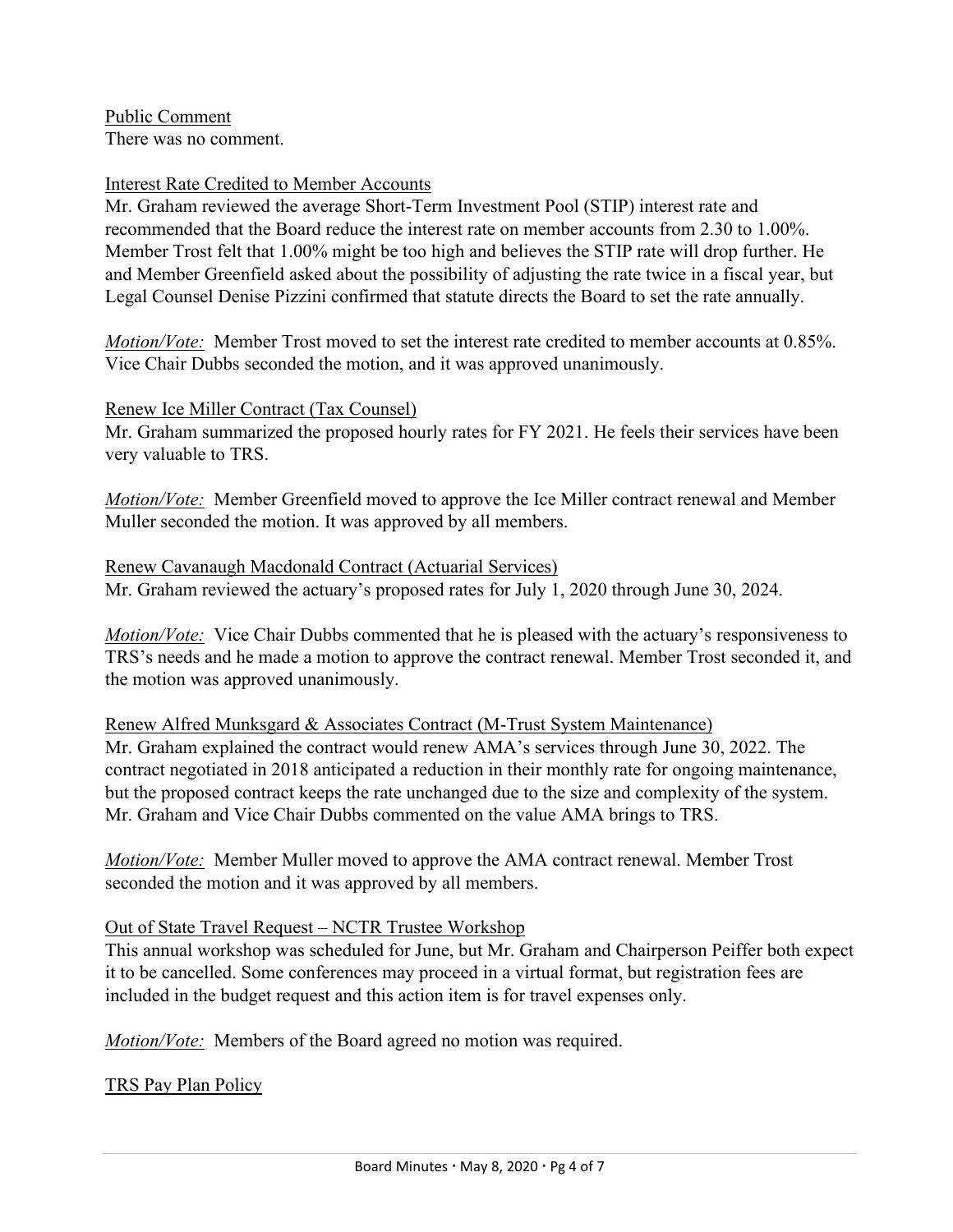Mr. Graham reviewed the proposed pay ranges for individual positions. Under the TRS pay plan policy, every two years the market salary range is adopted from two years prior, so the proposed pay adjustments would bring staff up to the 2018 market for FY 2021 and 2022.

*Motion/Vote:* Member Muller moved to adopt the pay plan policy and Vice Chair Dubbs seconded the motion, which was passed unanimously.

## FY 2021 TRS Budget Request

Mr. Graham reviewed the budget request for the Board, explaining line items that reflect significant increases or decreases, such as M-Trust costs that previously were included in a separate project budget. He described the system enhancements planned for FY 2021. Vice Chair Dubbs asked whether the COVID-19 work-from-home directive has affected operating expenses. Mr. Graham said the only tangible cost has been to increase the number of laptop computers available for staff use. No significant savings can be realized, since expenses such as leases are fixed.

*Motion/Vote:* Member Greenfield moved to adopt the budget request. Member Trost seconded the motion and it was approved by all members.

### **Next Meeting Date**

The next regular meeting of the TRS Board will be Wednesday, August 5, 2020, and may once again be a virtual meeting.

## **Executive Director's Report**

## TRS Building Update

Remodeling work on the old TRS building at 1500 East Sixth Avenue is nearly complete and Mr. Graham noted the space looks much brighter and more modern. The project will be finished on schedule and slightly under budget, and the new tenant should be able to move in by mid-May.

#### Executive Summary – Operations Update

Mr. Graham reported that he and three staff members continue to work onsite daily, with 17 staff primarily working from home, with scheduled stops at the office to pick up and drop off files. Staff have managed all work seamlessly and he has received no complaints from members.

Public Comment There was no comment.

## **Legal Counsel's Report**

#### Summary of Legal Issues

Ms. Pizzini provided an update on contested cases.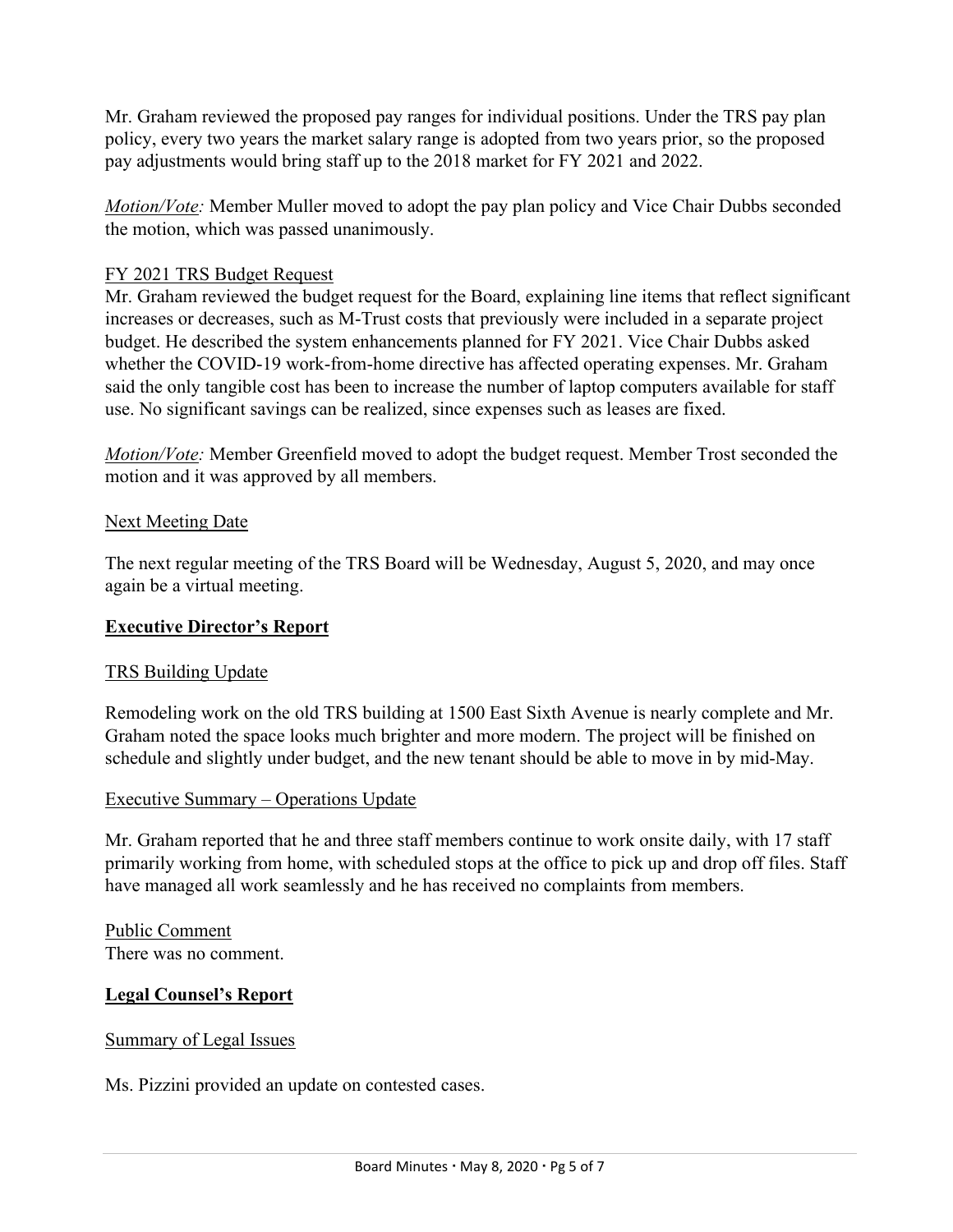In the Zabrocki matter, all motions have been responded to and orders have been issued. She and Mr. Graham will be present for oral arguments on the final briefing next week, and the case then will be in the District Court judge's hands.

In the Thane matter, there was a motion for summary judgment on the issue of amounts Mr. Thane was paid under his contract and which TRS denied as reportable compensation. Ms. Pizzini expects the hearings examiner to issue a written decision soon, after which time the Drake Law Firm will notify members of the Board that a proposed order has been issued.

## **Communication Manager's Report**

## Communication Items

TRS Communication Manager Darla Fitzpatrick reported on COVID-19 activities, noting that under Mr. Graham's leadership and strong team collaboration, TRS was able to quickly close the office to the public, modify certain forms and business processes, post updates on our website, and distribute necessary information to employers. Ms. Fitzpatrick then reviewed progress toward communication-related goals on the Commitment Worksheet. One such project will automate steps in the new member enrollment process, enabling earlier communication with them and reducing the number of forms that employers must distribute and collect.

Two online surveys were created for active and retired members, and the 234 responses received to date show strongly positive results overall. Statistics from the TRS YouTube channel indicate that recorded "TRS 101" and "Ready, Set, Retire" presentations are viewed several hundred times each year. Plans for an animated introductory video about TRS also are in the works.

Vice Chair Dubbs expressed interest in reading the aggregate member survey results, noting that it is often difficult for Board members to know how members feel about TRS.

Public Comment There was no comment from members of the public.

## **Applications and Benefit Adjustments**

## Regular, Survivorship, Adjustments and Corrections

TRS Deputy Director Tammy Rau reported that 73 applications for retirement were processed between February 21 and April 30, 2020. The bulk of applications will arrive in the next several weeks and staff will continue to manage the workload as usual, despite working remotely.

## **Long Range Planning**

## Strategic Planning Commitment Worksheet